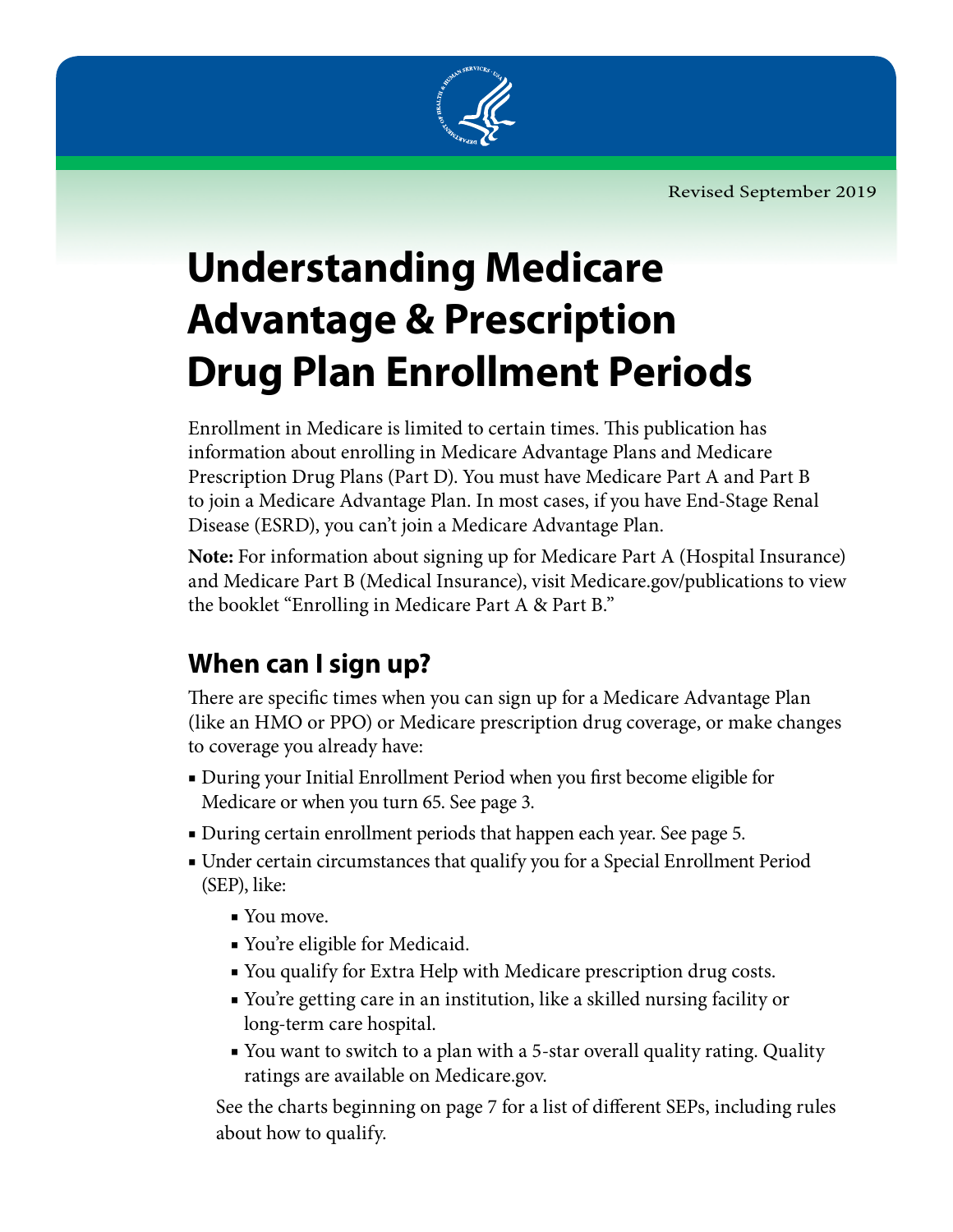#### **Is my plan right for me?**

Use Medicare Plan Finder to compare coverage options and shop for plans. You may be able to find plans in your area that:

- Cost less
- Cover your drugs
- Let you go to the providers you want, like your doctor or pharmacy
- Offer extra benefits like vision, hearing, dental, prescription drugs, or extended coverage when you travel.

You can also get:

- An estimate of your out-of-pocket costs
- Quality and customer service ratings from current plan members

Visit [Medicare.gov/plan-compare](http://Medicare.gov/plan-compare) to get started.

### **How do I compare the quality of Medicare health and drug plans?**

The Medicare Plan Finder at [Medicare.gov/plan-compare](http://Medicare.gov/plan-compare) features a star rating system for Medicare health and drug plans. The Overall Star Rating gives an overall rating of the plan's quality and performance for the types of services each plan offers.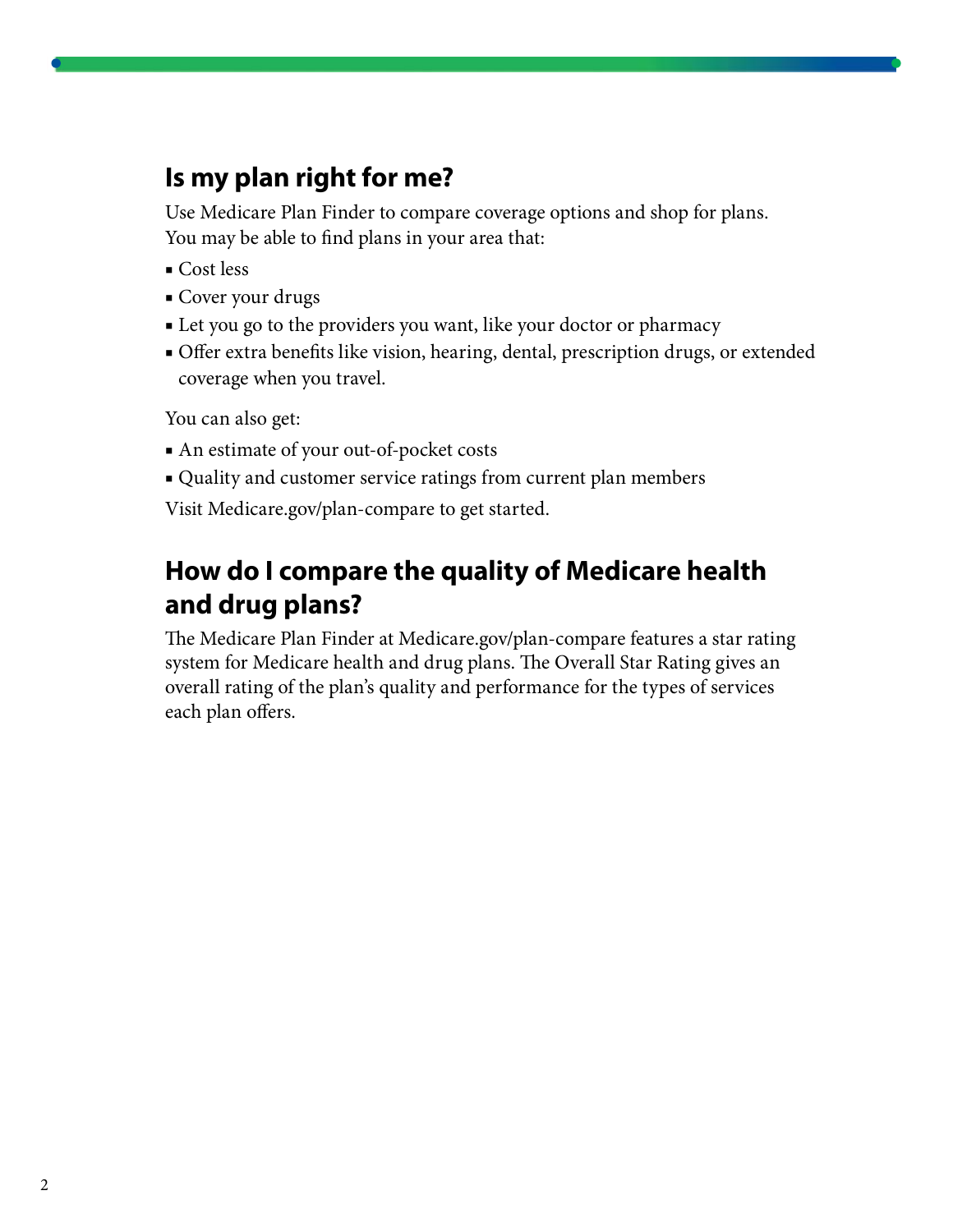### **Initial Enrollment Periods**

| If this describes you                                                                                                                                                         | You can                                                                                                                                                                                                                                                                                                                                  | At this time                                                                                                                                                                                                                                                                                                                                               |
|-------------------------------------------------------------------------------------------------------------------------------------------------------------------------------|------------------------------------------------------------------------------------------------------------------------------------------------------------------------------------------------------------------------------------------------------------------------------------------------------------------------------------------|------------------------------------------------------------------------------------------------------------------------------------------------------------------------------------------------------------------------------------------------------------------------------------------------------------------------------------------------------------|
| You're newly eligible for<br>Medicare because you turn 65.                                                                                                                    | Sign up for a Medicare<br>Advantage Plan (with or<br>without prescription drug<br>coverage) or a Medicare<br>Prescription Drug Plan.                                                                                                                                                                                                     | During the 7-month period<br>that starts 3 months before the<br>month you turn 65, includes the<br>month you turn 65, and ends<br>3 months after the month you<br>turn 65.<br>If you sign up for a Medicare<br>Advantage Plan during this<br>time, you can drop that plan<br>at any time during the next 12<br>months and go back to Original<br>Medicare. |
| You're newly eligible for<br>Medicare because you have a<br>disability and you're under 65.                                                                                   | Sign up for a Medicare<br>Advantage Plan (with or<br>without prescription drug<br>coverage) or a Medicare<br>Prescription Drug Plan.                                                                                                                                                                                                     | Starting 21 months after<br>you get Social Security or<br>Railroad Retirement Board<br>(RRB) disability benefits. Your<br>Medicare coverage begins 24<br>months after you get Social<br>Security or RRB benefits. Your<br>chance to sign up lasts through<br>the 28th month after you get<br>Social Security or RRB benefits.                              |
| You're already eligible<br>for Medicare because of a<br>disability, and you turn 65.                                                                                          | • Sign up for a Medicare<br>Advantage Plan (with or<br>without prescription drug<br>coverage) or a Medicare<br>Prescription Drug Plan.<br>• Switch from your current<br>Medicare Advantage or<br>Medicare Prescription Drug<br>Plan to another plan.<br>• Drop a Medicare Advantage<br>or Medicare Prescription<br>Drug Plan completely. | During the 7-month period<br>that starts 3 months before the<br>month you turn 65, includes the<br>month you turn 65, and ends<br>3 months after the month you<br>turn 65.                                                                                                                                                                                 |
| You have Medicare Part A<br>coverage, and you get Part B<br>for the first time by enrolling<br>during the Part B General<br><b>Enrollment Period</b><br>(January 1-March 31). | Sign up for a Medicare<br>Advantage Plan (with or<br>without prescription drug<br>coverage).                                                                                                                                                                                                                                             | Between April 1-June 30.                                                                                                                                                                                                                                                                                                                                   |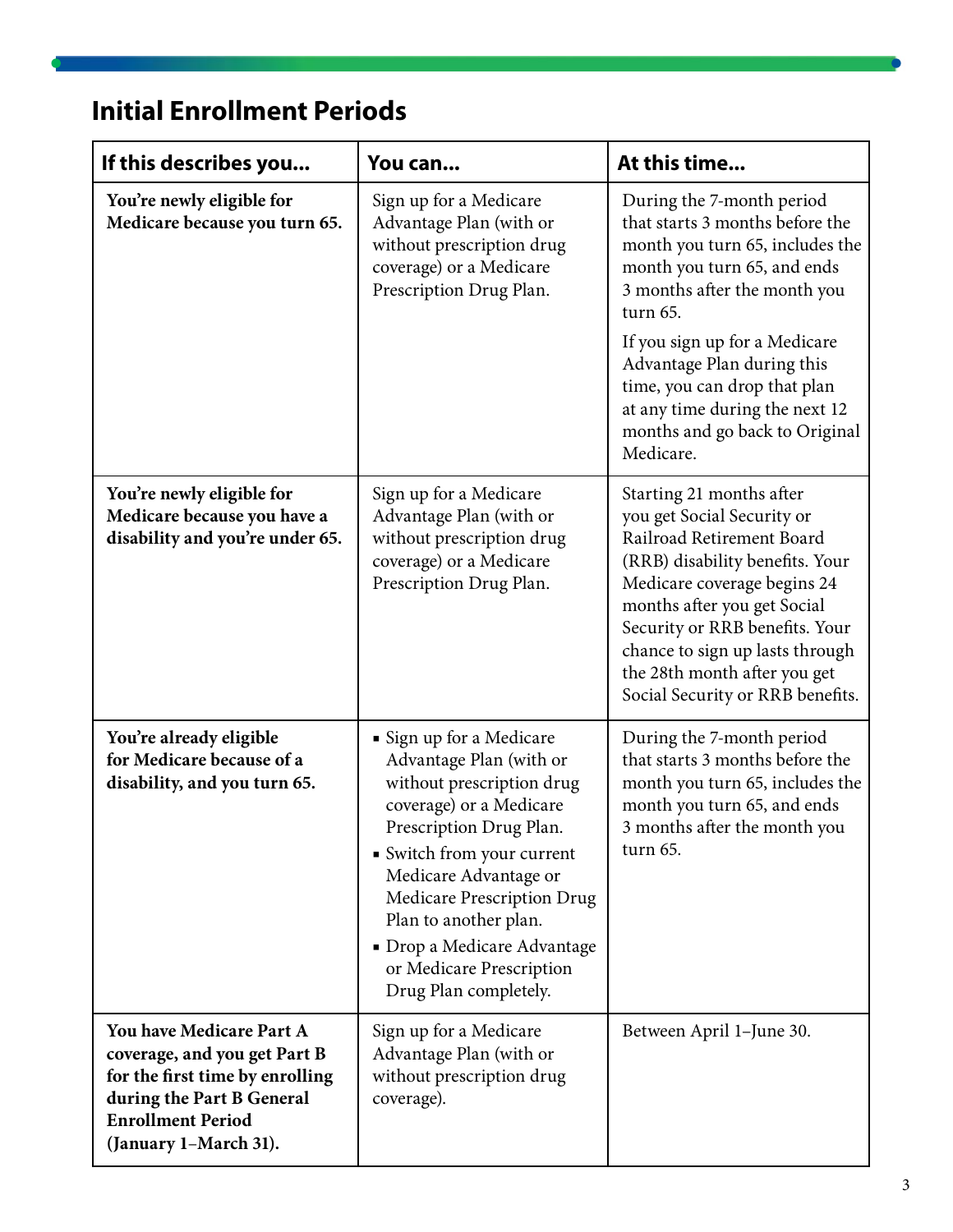#### **Part D late enrollment penalty**

The late enrollment penalty is an amount that's added to your Part D premium. You may owe a late enrollment penalty if at any time after your Initial Enrollment Period is over, there's a period of 63 or more days in a row when you don't have Part D or other creditable prescription drug coverage. Creditable prescription drug coverage is coverage (for example, from an employer or union) that's expected to pay, on average, at least as much as Medicare's standard prescription drug coverage. If you have a penalty, you may have to pay it each month for as long as you have Medicare drug coverage. For more information about the late enrollment penalty, visit Medicare.gov, or call 1-800-MEDICARE (1-800-633-4227). TTY users can call 1-877-486-2048.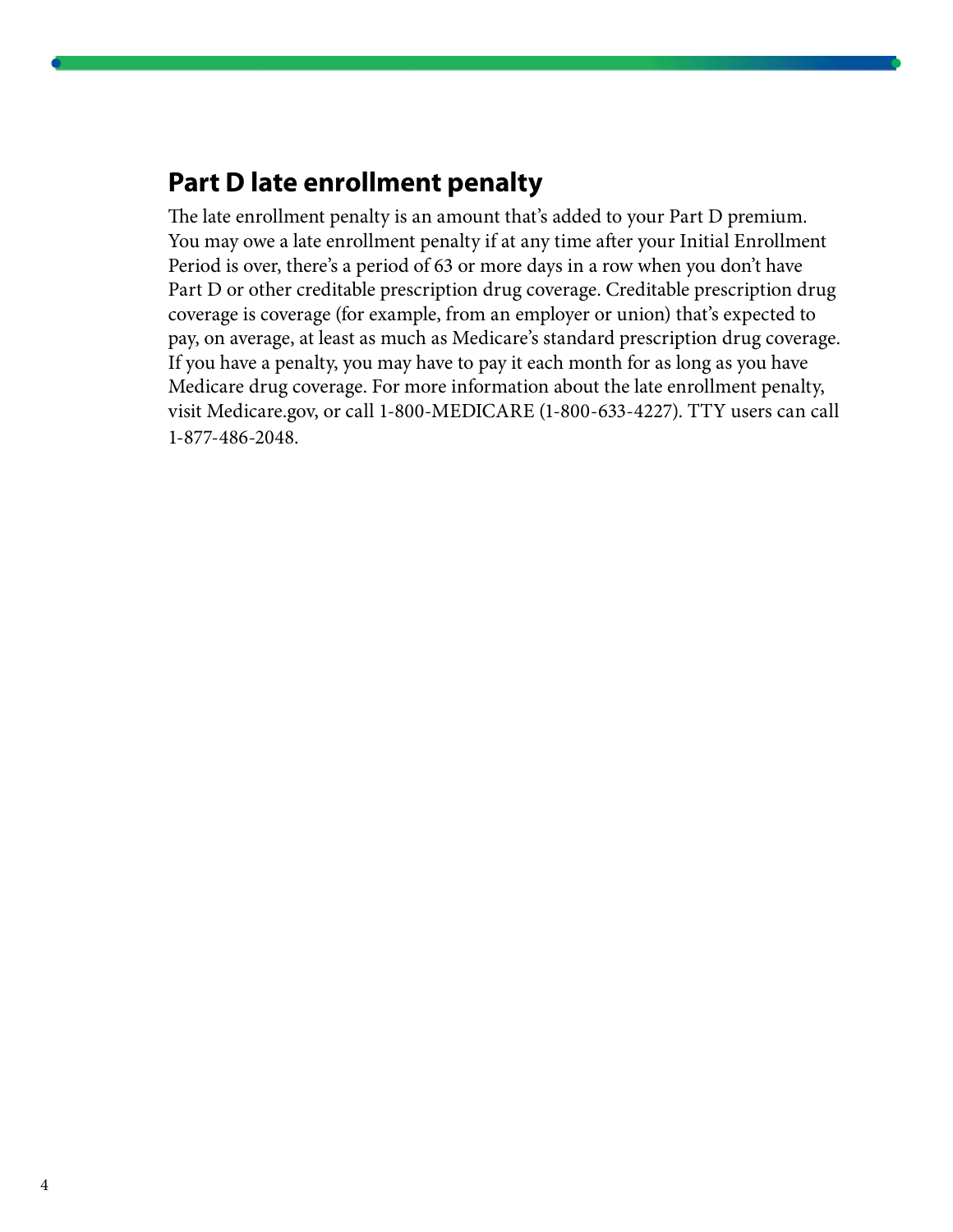### **Enrollment periods that happen each year**

Each year, you can make changes to your Medicare Advantage or Medicare prescription drug coverage for the following year. There are 2 separate enrollment periods each year. See the chart below for specific dates.

| <b>During this enrollment</b><br>period                                                                                                                                                                                              | You can                                                                                                                                                                                                                                                                                                                                                                                                                                                                                                                                                                                                                                                                                                                                                                                                                                                                                                          |  |
|--------------------------------------------------------------------------------------------------------------------------------------------------------------------------------------------------------------------------------------|------------------------------------------------------------------------------------------------------------------------------------------------------------------------------------------------------------------------------------------------------------------------------------------------------------------------------------------------------------------------------------------------------------------------------------------------------------------------------------------------------------------------------------------------------------------------------------------------------------------------------------------------------------------------------------------------------------------------------------------------------------------------------------------------------------------------------------------------------------------------------------------------------------------|--|
| October 15-December 7<br>(Changes will take effect on<br>January 1.)                                                                                                                                                                 | • Change from Original Medicare to a Medicare Advantage<br>Plan.<br>• Change from a Medicare Advantage Plan back to Original<br>Medicare.<br>· Switch from one Medicare Advantage Plan to another<br>Medicare Advantage Plan.<br>• Switch from a Medicare Advantage Plan that doesn't offer<br>drug coverage to a Medicare Advantage Plan that offers drug<br>coverage.<br>• Switch from a Medicare Advantage Plan that offers drug<br>coverage to a Medicare Advantage Plan that doesn't offer drug<br>coverage.<br>• Join a Medicare Prescription Drug Plan.<br>· Switch from one Medicare Prescription Drug Plan to another<br>Medicare Prescription Drug Plan.<br>• Drop your Medicare prescription drug coverage completely.                                                                                                                                                                                |  |
| January 1-March 31<br><b>Medicare Advantage Open</b><br><b>Enrollment Period</b><br>(You can only make one<br>change during this period.<br>Changes will take effect the<br>first of the month after the<br>plan gets your request.) | If you're in a Medicare Advantage Plan (with or without drug<br>coverage), switch to another Medicare Advantage Plan (with<br>or without drug coverage).<br>• Disenroll from your Medicare Advantage Plan and return to<br>Original Medicare. If you choose to do so, you'll be able to<br>join a Medicare Prescription Drug Plan.<br>If you enrolled in a Medicare Advantage Plan during your<br>Initial Enrollment Period, change to another Medicare<br>Advantage Plan (with or without drug coverage) or go back to<br>Original Medicare (with or without a Medicare Prescription<br>Drug Plan) within the first 3 months you have Medicare.<br>You can't<br>• Switch from Original Medicare to a Medicare Advantage Plan.<br>• Join a Medicare Prescription Drug Plan if you're in Original<br>Medicare.<br>· Switch from one Medicare Prescription Drug Plan to another<br>if you're in Original Medicare. |  |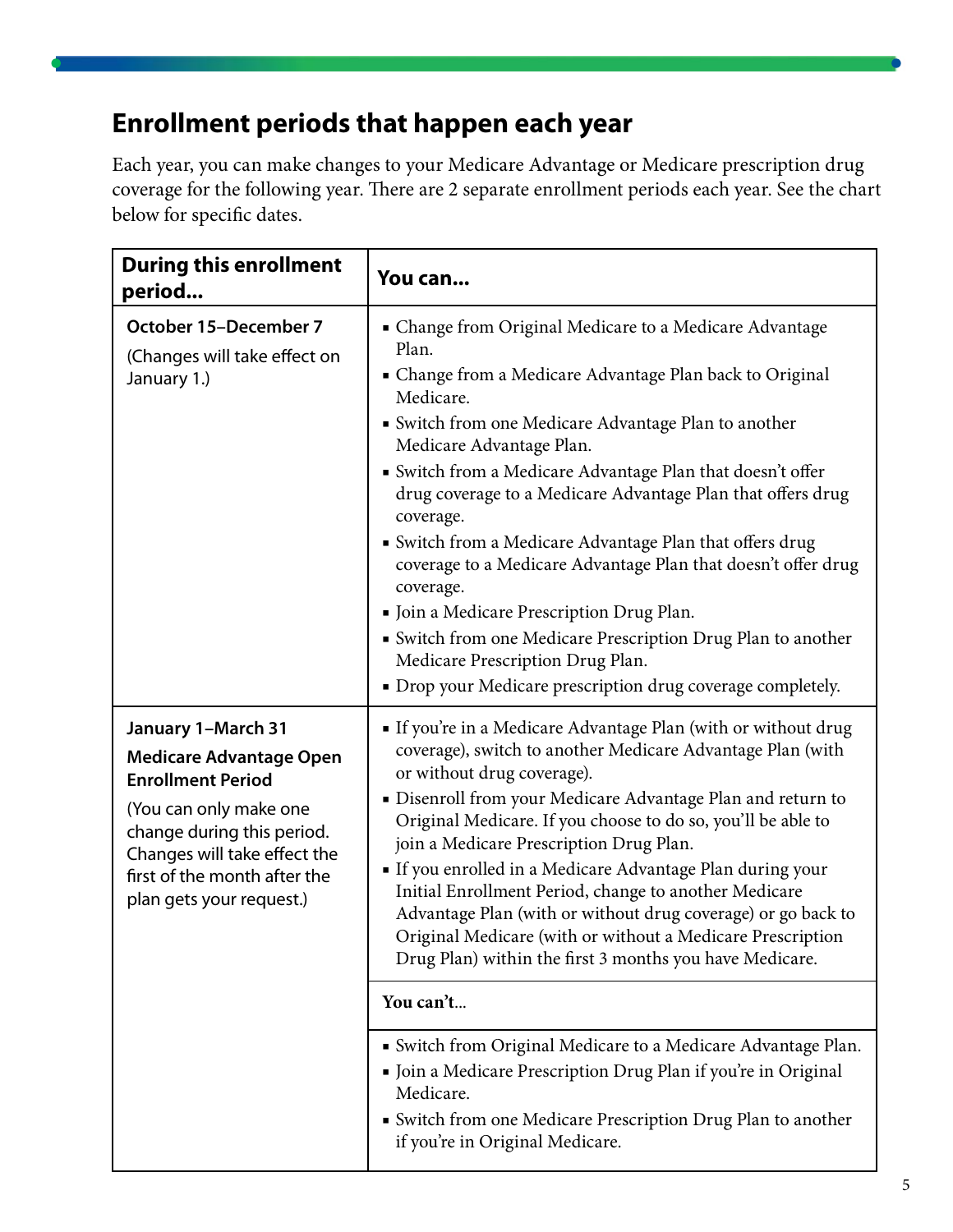### **Special Enrollment Periods**

You can make changes to your Medicare health and Medicare prescription drug coverage when certain events happen in your life, like if you move or you lose other insurance coverage. These chances to make changes are called Special Enrollment Periods (SEPs) and are in addition to the regular enrollment periods that happen each year. Rules about when you can make changes and the type of changes you can make are different for each SEP.

The SEPs listed on the next pages are examples. **This list doesn't include every situation.** For more information about SEPs, call 1-800-MEDICARE (1-800-633-4227). TTY users can call 1-877-486-2048.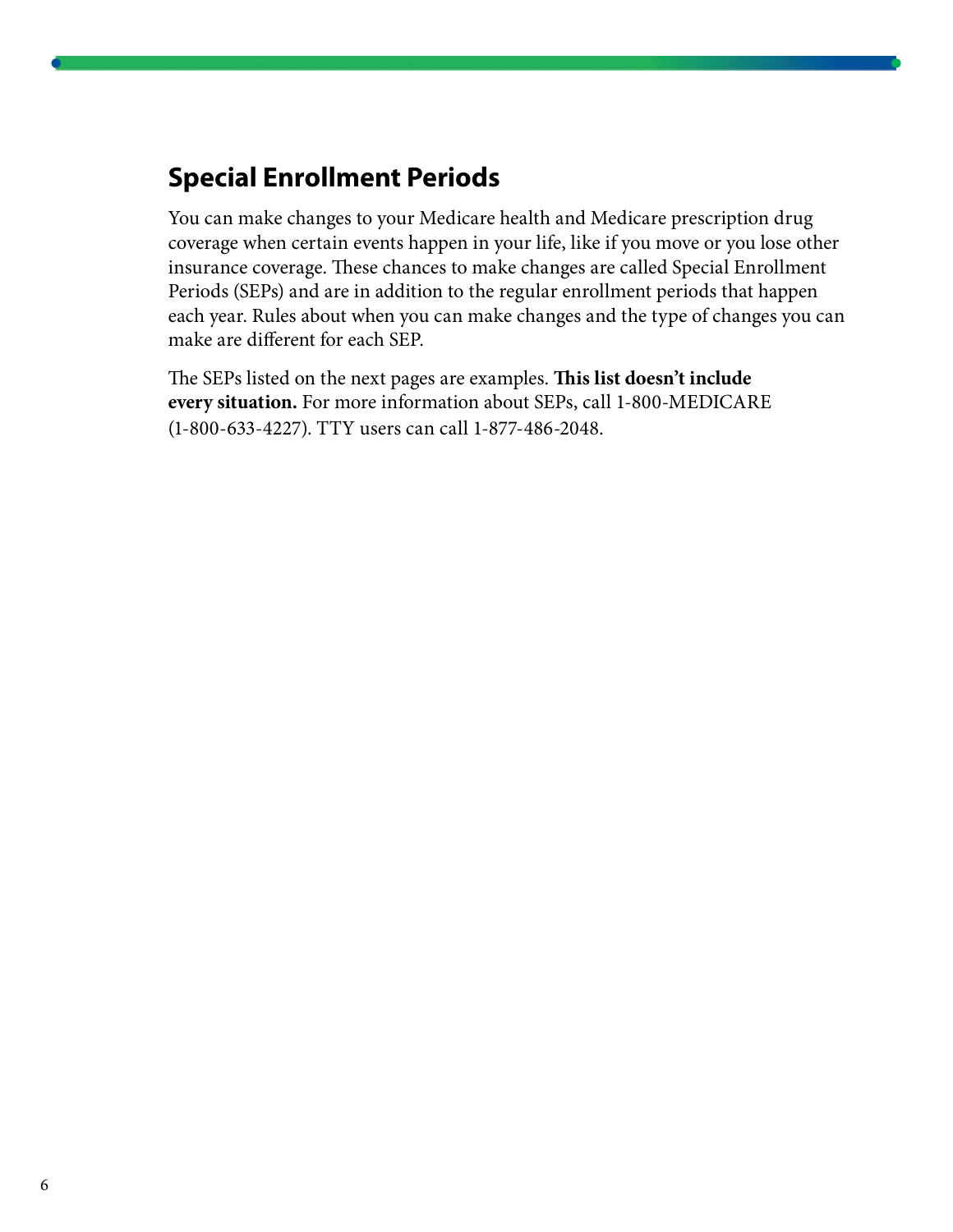# **Changes in where you live**

| If this describes you                                                                                                                                                                                           | You can                                                                                                                                                                                                                                                                                                                                                                                                                                         | At this time                                                                                                                                                                                                                                                                                                                      |
|-----------------------------------------------------------------------------------------------------------------------------------------------------------------------------------------------------------------|-------------------------------------------------------------------------------------------------------------------------------------------------------------------------------------------------------------------------------------------------------------------------------------------------------------------------------------------------------------------------------------------------------------------------------------------------|-----------------------------------------------------------------------------------------------------------------------------------------------------------------------------------------------------------------------------------------------------------------------------------------------------------------------------------|
| You move to a new address<br>that isn't in your plan's<br>service area.*<br>You move to a new address<br>that's still in your plan's<br>service area, but you have<br>new plan options in your new<br>location. | Switch to a new Medicare<br>Advantage or Medicare<br>Prescription Drug Plan.<br>* Note: If you're in a Medicare<br>Advantage Plan and you<br>move outside your plan's<br>service area, you can also<br>choose to return to Original<br>Medicare. If you don't enroll<br>in a new Medicare Advantage<br>Plan during this SEP, you'll be<br>enrolled in Original Medicare<br>when you're disenrolled from<br>your old Medicare Advantage<br>Plan. | If you tell your plan<br>before you move, your<br>chance to switch plans<br>begins the month before<br>the month you move<br>and continues for 2 full<br>months after you move.<br>If you tell your plan<br>after you move, your<br>chance to switch plans<br>begins the month you<br>tell your plan, plus 2<br>more full months. |
| You move back to the U.S.<br>after living outside the<br>country.                                                                                                                                               | Join a Medicare Advantage or<br>Medicare Prescription Drug<br>Plan.                                                                                                                                                                                                                                                                                                                                                                             | Your chance to join lasts<br>for 2 full months after<br>the month you move<br>back to the U.S.                                                                                                                                                                                                                                    |
| You just moved into,<br>currently live in, or just<br>moved out of an institution<br>(like a skilled nursing facility<br>or long-term care hospital).                                                           | • Join a Medicare Advantage<br>or Medicare Prescription<br>Drug Plan.<br>· Switch from your current<br>plan to another Medicare<br>Advantage or Medicare<br>Prescription Drug Plan.<br>• Drop your Medicare<br>Advantage Plan and return<br>to Original Medicare.<br>• Drop your Medicare<br>prescription drug coverage.                                                                                                                        | Your chance to join,<br>switch, or drop coverage<br>lasts as long as you live<br>in the institution and for<br>2 full months after the<br>month you move out of<br>the institution.                                                                                                                                               |
| You're released from jail.                                                                                                                                                                                      | Join a Medicare Advantage or<br><b>Medicare Prescription Drug</b><br>Plan.                                                                                                                                                                                                                                                                                                                                                                      | Your chance to join<br>lasts for 2 full months<br>after the month you're<br>released from jail.                                                                                                                                                                                                                                   |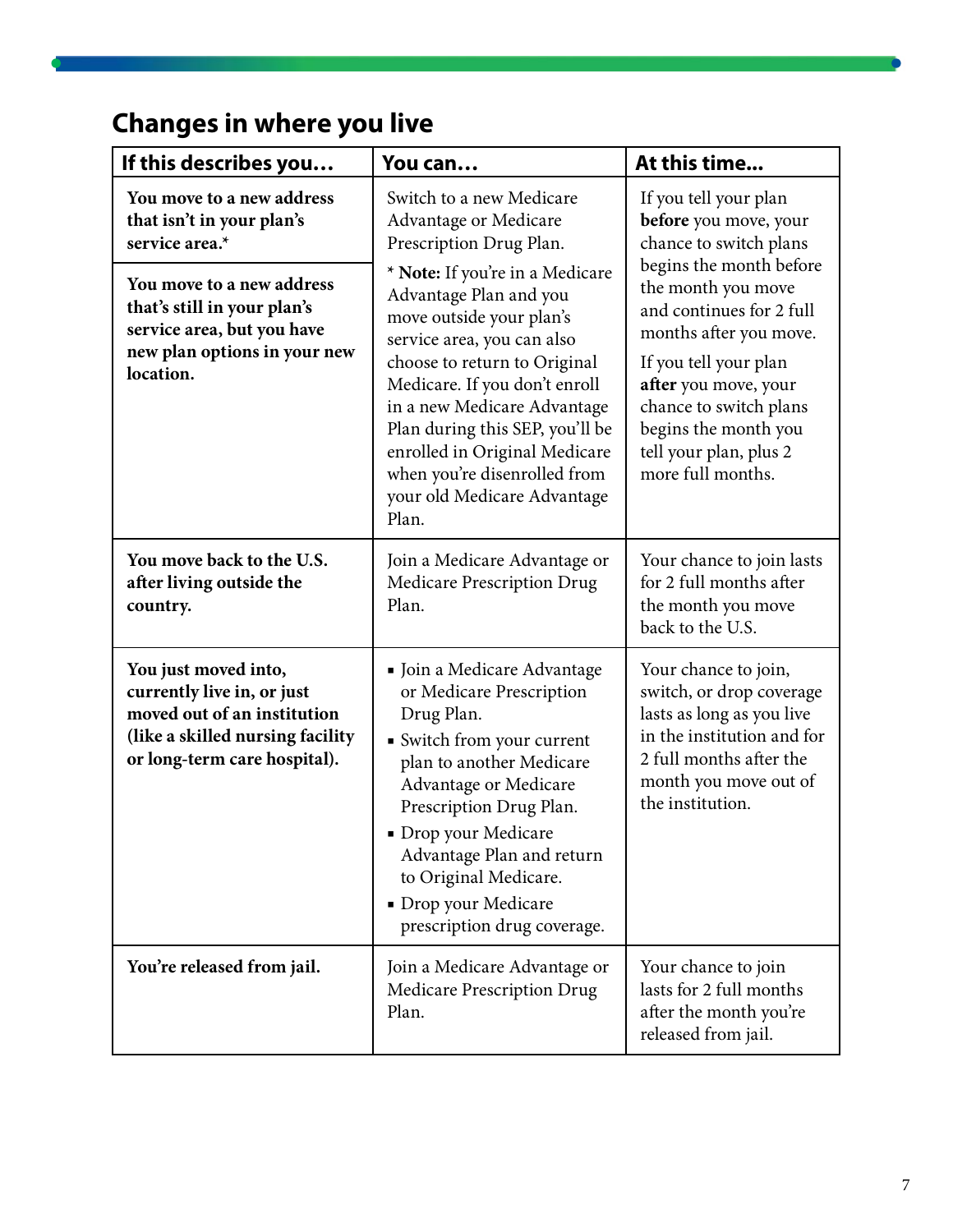# **Changes that cause you to lose your current coverage**

| If this describes you                                                                                                                                                                 | You can                                                                                                                                                                                                                                                                                                                  | At this time                                                                                                                                                                         |
|---------------------------------------------------------------------------------------------------------------------------------------------------------------------------------------|--------------------------------------------------------------------------------------------------------------------------------------------------------------------------------------------------------------------------------------------------------------------------------------------------------------------------|--------------------------------------------------------------------------------------------------------------------------------------------------------------------------------------|
| You're no longer eligible for<br>Medicaid.                                                                                                                                            | • Join a Medicare Advantage<br>or Medicare Prescription<br>Drug Plan.<br>• Switch from your current<br>plan to another Medicare<br>Advantage or Medicare<br>Prescription Drug Plan.<br>• Drop your Medicare<br>Advantage Plan and return<br>to Original Medicare.<br>• Drop your Medicare<br>prescription drug coverage. | Your chance to change lasts for<br>3 full months from either the<br>date you're no longer eligible<br>or notified you're no longer<br>eligible, whichever is later.                  |
| You find out that you won't be<br>eligible for Extra Help for the<br>following year.                                                                                                  | • Join a Medicare Advantage<br>or Medicare Prescription<br>Drug Plan.<br>· Switch from your current<br>plan to another Medicare<br>Advantage or Medicare<br>Prescription Drug Plan.<br>· Drop your Medicare<br>Advantage Plan and return<br>to Original Medicare.<br>• Drop your Medicare<br>prescription drug coverage. | Your chance to change lasts for<br>3 full months from either the<br>date you're no longer eligible<br>or notified you're no longer<br>eligible, whichever is later.                  |
| You leave coverage from your<br>employer or union.                                                                                                                                    | Join a Medicare Advantage or<br><b>Medicare Prescription Drug</b><br>Plan.                                                                                                                                                                                                                                               | Your chance to join lasts for 2<br>full months after the month<br>your coverage ends.                                                                                                |
| You involuntarily lose other<br>drug coverage that's as good<br>as Medicare drug coverage<br>(creditable coverage), or your<br>other coverage changes and is<br>no longer creditable. | Join a Medicare Advantage<br>Plan with drug coverage or a<br>Medicare Prescription Drug<br>Plan.                                                                                                                                                                                                                         | Your chance to join lasts for 2<br>full months after the month<br>you lose your creditable<br>coverage or are notified of the<br>loss of creditable coverage,<br>whichever is later. |
| You have drug coverage<br>through a Medicare Cost Plan<br>and you leave the plan.                                                                                                     | Join a Medicare Prescription<br>Drug Plan.                                                                                                                                                                                                                                                                               | Your chance to join lasts for 2<br>full months after the month<br>you drop your Medicare Cost<br>Plan.                                                                               |
| You drop your coverage in a<br><b>Program of All-inclusive Care</b><br>for the Elderly (PACE) Plan.                                                                                   | Join a Medicare Advantage or<br><b>Medicare Prescription Drug</b><br>Plan.                                                                                                                                                                                                                                               | Your chance to join lasts for 2<br>full months after the month<br>you drop your PACE plan.                                                                                           |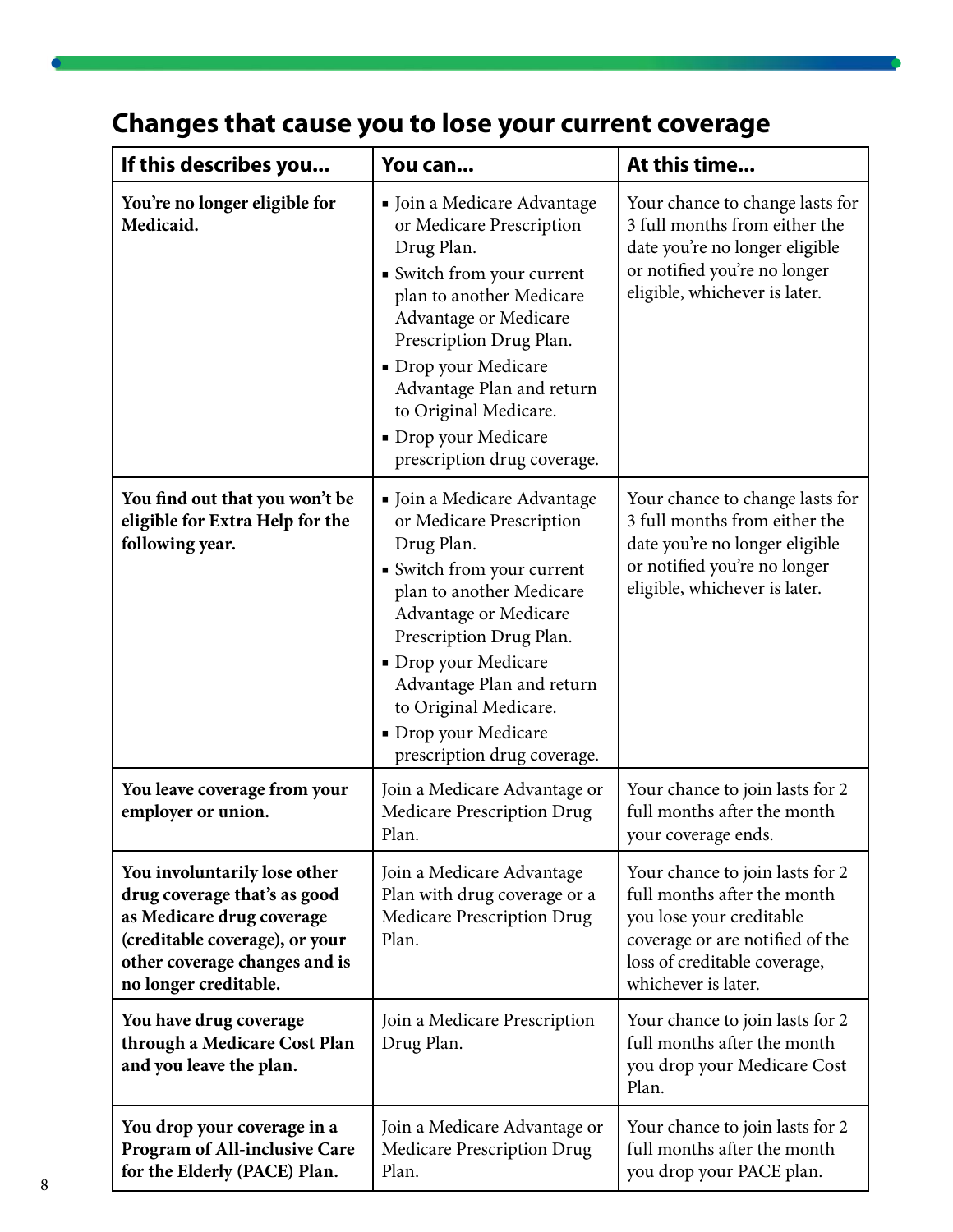### **You have a chance to get other coverage**

| If this describes you                                                                                                                                                      | You can                                                                                                                                                 | At this time                                                                   |
|----------------------------------------------------------------------------------------------------------------------------------------------------------------------------|---------------------------------------------------------------------------------------------------------------------------------------------------------|--------------------------------------------------------------------------------|
| You have a chance to enroll in<br>other coverage offered by your<br>employer or union.                                                                                     | Drop your current Medicare<br>Advantage or Medicare<br>Prescription Drug Plan to<br>enroll in the private plan<br>offered by your employer or<br>union. | Whenever your employer or<br>union allows you to make<br>changes in your plan. |
| You have or are enrolling in<br>other drug coverage as good<br>as Medicare prescription drug<br>coverage (like TRICARE or VA<br>coverage).                                 | Drop your current Medicare<br>Advantage Plan with drug<br>coverage or your Medicare<br>Prescription Drug Plan.                                          | Anytime.                                                                       |
| You enroll in a Program of<br><b>All-inclusive Care for the</b><br>Elderly (PACE) Plan.                                                                                    | Drop your current Medicare<br>Advantage or Medicare<br>Prescription Drug Plan.                                                                          | Anytime.                                                                       |
| You live in the service area<br>of one or more Medicare<br><b>Advantage or Medicare</b><br><b>Prescription Drug Plans with</b><br>an overall quality rating of 5<br>stars. | Join a Medicare Advantage,<br>Medicare Cost, or Medicare<br>Prescription Drug Plan with an<br>overall quality rating of 5 stars.                        | One time between<br>December 8-November 30.                                    |

# **Changes in your plan's contract with Medicare**

| If this happens                                                                                                                                                               | You can                                                                                          | At this time                                                                                         |
|-------------------------------------------------------------------------------------------------------------------------------------------------------------------------------|--------------------------------------------------------------------------------------------------|------------------------------------------------------------------------------------------------------|
| Medicare takes an official<br>action (called a "sanction")<br>because of a problem with the<br>plan that affects you.                                                         | Switch from your Medicare<br>Advantage or Medicare<br>Prescription Drug Plan to<br>another plan. | Your chance to switch is<br>determined by Medicare on<br>a case-by-case basis.                       |
| Your plan's contract ends<br>(terminates) during the<br>contract year.                                                                                                        | Switch from your Medicare<br>Advantage or Medicare<br>Prescription Drug Plan to<br>another plan. | Your chance to switch starts<br>2 months before and ends 1<br>full month after the contract<br>ends. |
| Your Medicare Advantage Plan,<br><b>Medicare Prescription Drug</b><br>Plan, or Medicare Cost Plan's<br>contract with Medicare isn't<br>renewed for the next contract<br>year. | Switch from your Medicare<br>Advantage or Medicare<br>Prescription Drug Plan to<br>another plan. | Between October 15 and the<br>last day in February.                                                  |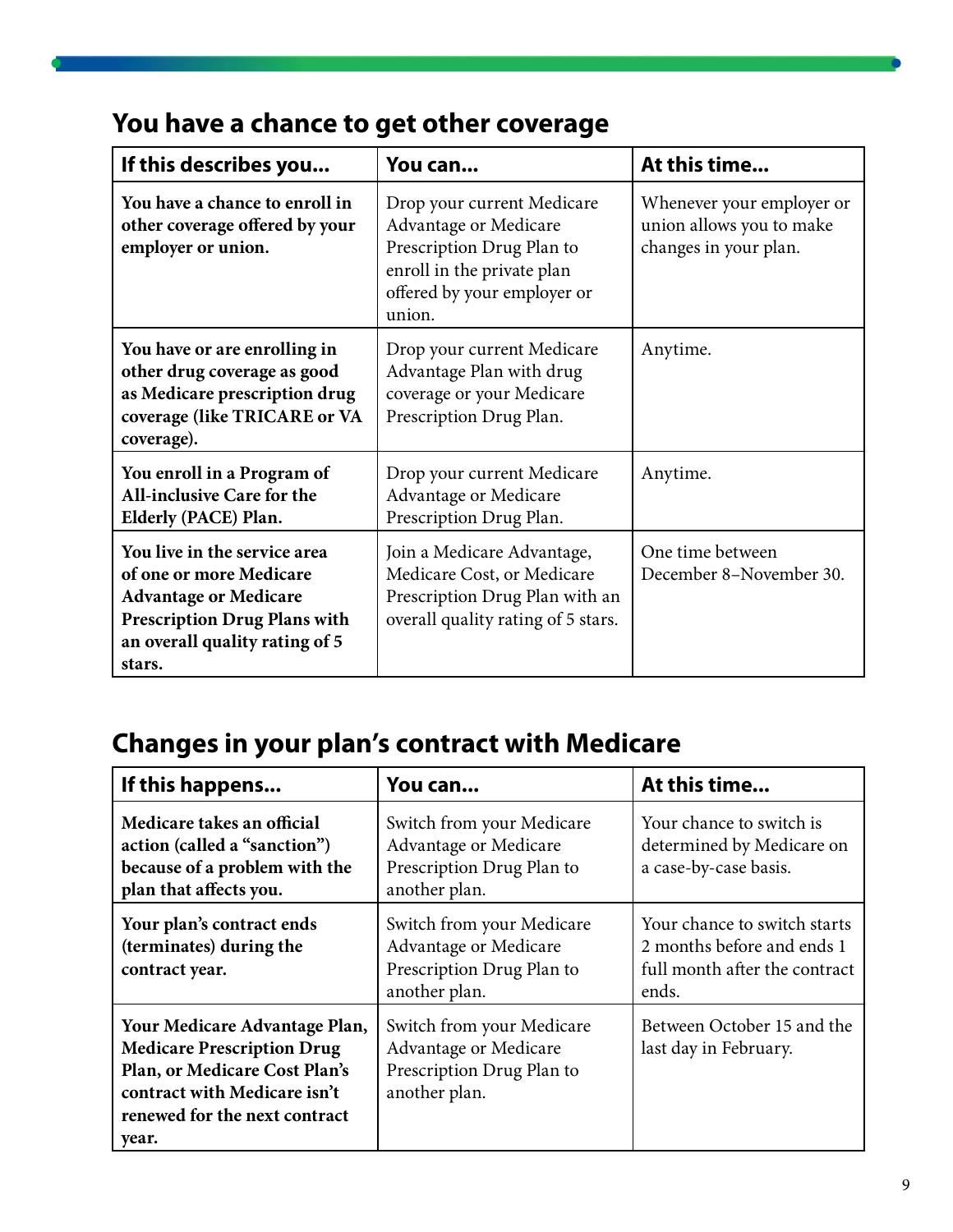# **Changes due to other special situations**

| If this describes you                                                                                                                  | You can                                                                                                                            | At this time                                                                                                                                                                                                                                                                       |
|----------------------------------------------------------------------------------------------------------------------------------------|------------------------------------------------------------------------------------------------------------------------------------|------------------------------------------------------------------------------------------------------------------------------------------------------------------------------------------------------------------------------------------------------------------------------------|
| You're eligible for both<br>Medicare and Medicaid.                                                                                     | Join, switch, or drop a<br>Medicare Advantage Plan or<br>Medicare prescription drug<br>coverage.                                   | Once during each of these periods,<br>and the change will take effect on<br>the first day of the next month:<br>Ianuary-March<br>• April-June<br>Iuly-September<br>(You can also make a change<br>from October 15-December 7,<br>and the change will take effect on<br>January 1.) |
| You get Extra Help paying for<br>Medicare prescription drug<br>coverage.                                                               | Join, switch, or drop<br>Medicare prescription drug<br>coverage.                                                                   | Once during each of these<br>periods:<br>■ January–March<br>• April-June<br>Iuly-September<br>(You can also make a change<br>from October 15-December 7,<br>and the change will take effect on<br>January 1.)                                                                      |
| You're enrolled in a State<br><b>Pharmaceutical Assistance</b><br>Program (SPAP).                                                      | Join either a Medicare<br>Prescription Drug Plan<br>or a Medicare Advantage<br>Plan with prescription drug<br>coverage.            | Once during the calendar year.                                                                                                                                                                                                                                                     |
| You're enrolled in a State<br><b>Pharmaceutical Assistance</b><br>Program (SPAP) and you lose<br>SPAP eligibility.                     | Join either a Medicare<br>Prescription Drug Plan<br>or a Medicare Advantage<br>Plan with prescription drug<br>coverage.            | Your chance to switch starts either<br>the month you lose eligibility or<br>are notified of the loss, whichever<br>is earlier. It ends 2 months after<br>either the month of the loss of<br>eligibility or notification of the<br>loss, whichever is later.                        |
| You dropped a Medicare<br><b>Supplemental Insurance</b><br>(Medigap) policy the first<br>time you joined a Medicare<br>Advantage Plan. | Drop your Medicare<br>Advantage Plan and enroll<br>in Original Medicare. You'll<br>have special rights to buy a<br>Medigap policy. | Your chance to drop your<br>Medicare Advantage Plan lasts<br>for 12 months after you join the<br>Medicare Advantage Plan for the<br>first time.                                                                                                                                    |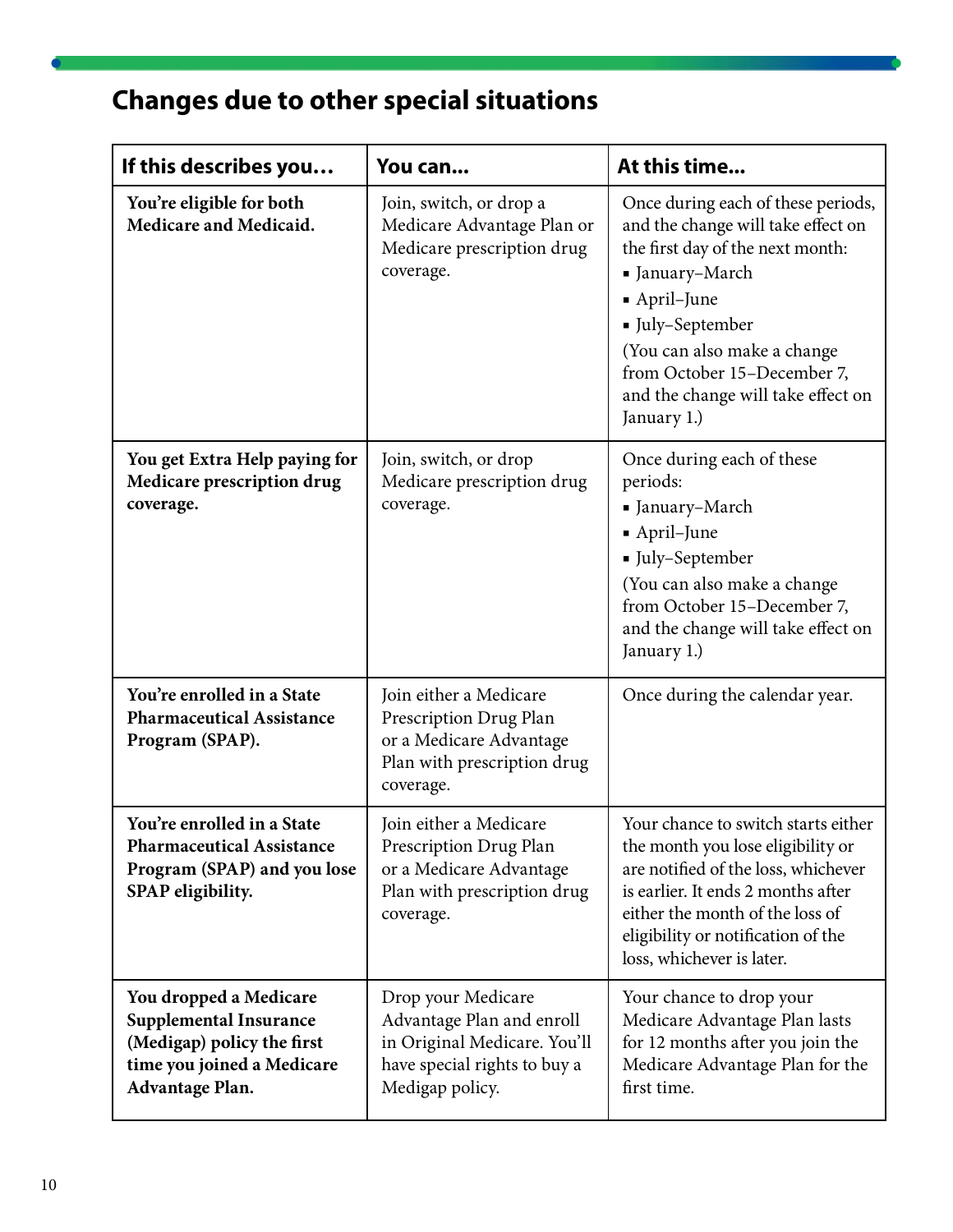| If this describes you                                                                                                                                                          | You can                                                                                                                                                                                                                                                                                                                                                                                                  | At this time                                                                                                                    |
|--------------------------------------------------------------------------------------------------------------------------------------------------------------------------------|----------------------------------------------------------------------------------------------------------------------------------------------------------------------------------------------------------------------------------------------------------------------------------------------------------------------------------------------------------------------------------------------------------|---------------------------------------------------------------------------------------------------------------------------------|
| You have a severe or disabling<br>condition, and there's a<br><b>Medicare Chronic Care Special</b><br>Needs Plan (SNP) available<br>that serves people with your<br>condition. | Join a Medicare Chronic Care<br>SNP that serves people with<br>your condition.                                                                                                                                                                                                                                                                                                                           | You can join anytime,<br>but once you join, your<br>chance to make changes<br>using this SEP ends.                              |
| You joined a plan, or chose not<br>to join a plan, due to an error<br>by a federal employee.                                                                                   | • Join a Medicare Advantage<br>Plan with drug coverage or a<br>Medicare Prescription Drug<br>Plan.<br>• Switch from your current<br>plan to another Medicare<br>Advantage Plan with drug<br>coverage or a Medicare<br>Prescription Drug Plan.<br>• Drop your Medicare<br>Advantage Plan with drug<br>coverage and return to<br>Original Medicare.<br>• Drop your Medicare<br>prescription drug coverage. | Your chance to change<br>coverage lasts for 2 full<br>months after the month<br>you get a notice of the<br>error from Medicare. |
| You weren't properly told<br>that your other private drug<br>coverage wasn't as good as<br>Medicare drug coverage<br>(creditable coverage).                                    | Join a Medicare Advantage<br>Plan with drug coverage or a<br>Medicare Prescription Drug<br>Plan.                                                                                                                                                                                                                                                                                                         | Your chance to join lasts<br>for 2 full months after the<br>month you get a notice of<br>the error.                             |
| You weren't properly told that<br>you were losing private drug<br>coverage that was as good<br>as Medicare drug coverage<br>(creditable coverage).                             | Join a Medicare Advantage<br>Plan with drug coverage or a<br><b>Medicare Prescription Drug</b><br>Plan.                                                                                                                                                                                                                                                                                                  | Your chance to join lasts<br>for 2 full months after the<br>month you get a notice of<br>the error.                             |
| You don't have Part A coverage,<br>and you enroll in Medicare Part<br><b>B</b> during the Part B General<br><b>Enrollment Period</b><br>(January 1-March 31).                  | Join a Medicare Prescription<br>Drug Plan.                                                                                                                                                                                                                                                                                                                                                               | Between April 1-June 30.                                                                                                        |